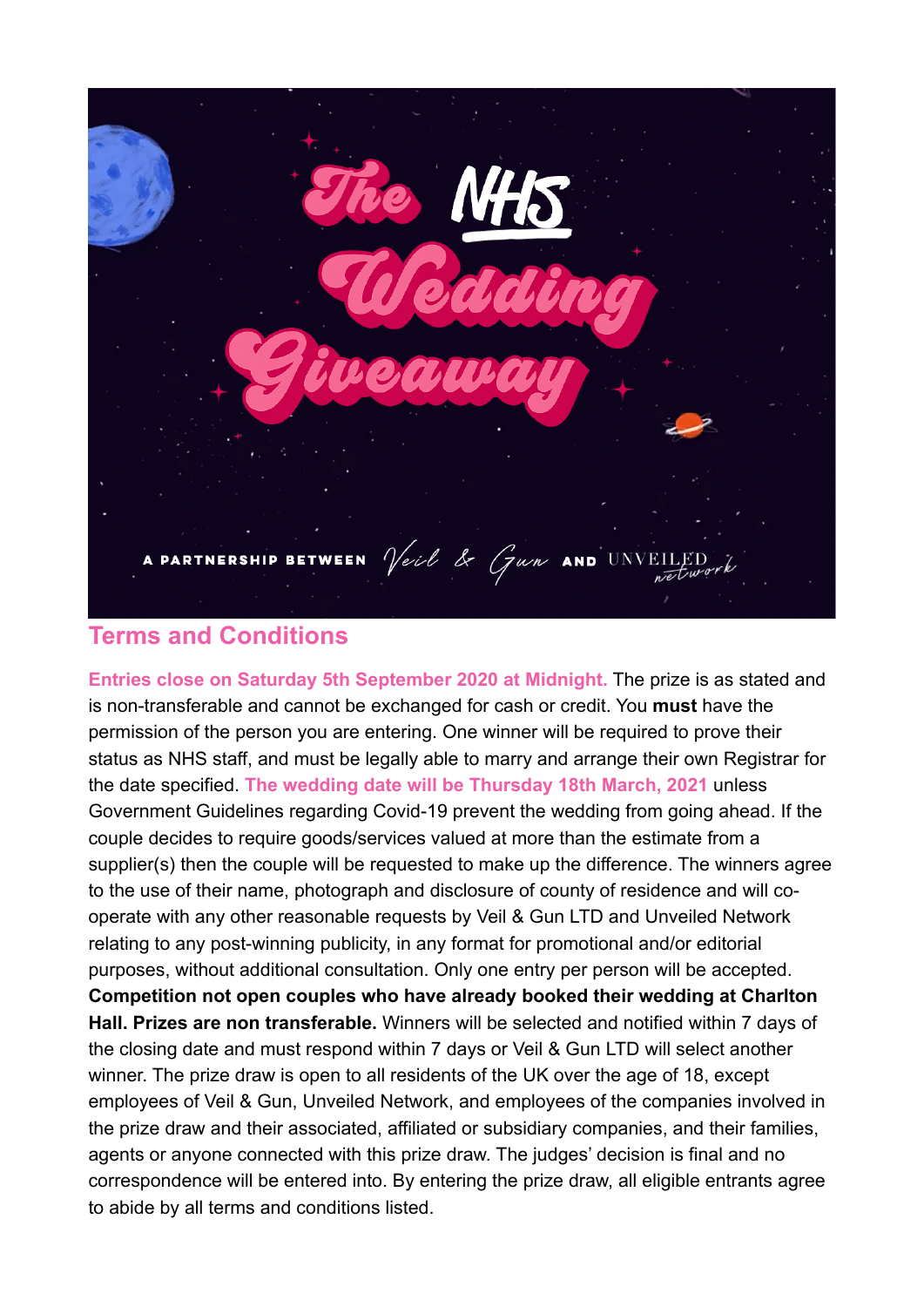# **LIST OF VENDORS AND PRIZES**

# **Veil & Gun reserve the right to change and substitute suppliers if needed.**

### **Veil & Gun**

- Full Day Photography Coverage with x2 Photographers
- 400Professionally Edited Digital Images
- Badass Veil & Gun USB Presentation Box
- FullPrinting / Bragging rights.

# **<http://www.veilandgun.com>**

# **Charlton Hall**

- Complimentary Venue Hire
- 50 Complimentary Glasses of Prosecco for Welcome Drinks
- 50 Complimentary Canapes (3pp)
- 50 Adult Complimentary Wedding Breakfasts (3CourseMeal)
- 25 Complimentary Bottles of House Wine
- 50 Complimentary Glasses of Prosecco for Toasts
- 50 Complimentary Covers of Evening Buffet
- 6 Main Bedrooms to sleep 14 as overnight accommodation & Breakfast for 14 guests

# **<https://www.charltonhall.co.uk/>**

**See Terms & Conditions 2 of 2** 

### **Rebecca Anne Design**

A luxury, bespoke veil up to the value of £300 **<https://www.rebeccaannedesigns.co.uk/>**

### **Chrys Chapman MUA**

Bride and Bridal Party Make Up on Wedding Day. **<https://www.chryschapman.com/>**

### **Lottie Haigh Hair**  Bride and Bridal Hair on Wedding Day. **<https://www.lottiehaigh.com/>**

# **Adamapple Confetti**

£50 e-voucher **<https://www.adamapple.co.uk/>** 

**North & Wild Events**  Unlimited hire of props on Wedding Day **<https://www.northandwild-events.co.uk/>** 

# **Mark Bamforth Photography**

Pre-wedding shoot, 50 Professionally Edited images, USB, Print License **<https://www.markbamforthphotography.co.uk/>** 

# **Peony & Gold Floral Design**